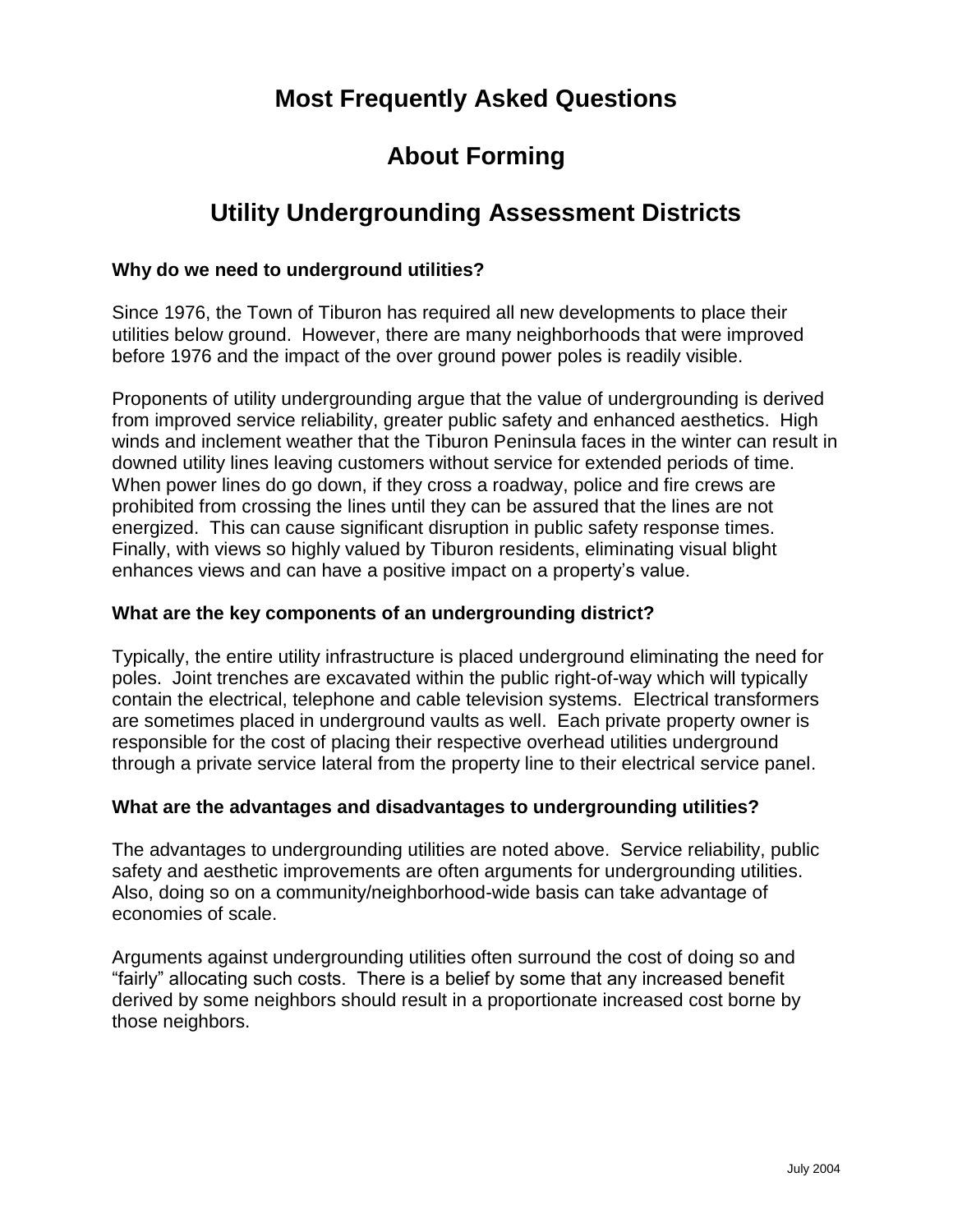# **Who pays for the undergrounding of utilities? Why don't the utilities pay? Why doesn't the Town pay?**

The cost for paying for undergrounding utilities is typically borne by the residents who will most benefit from these efforts. The utility companies typically will not pay for undergrounding utilities in a completely residential neighborhood. California Public Utilities Commission (CPUC**)** Rule 20A provides limited funds to each community through the ratepayers to underground electrical and telephone facilities. Rule 20A allocations accrue slowly and are not sufficient to fund residential undergrounding projects. Tiburon has dedicated these funds towards the cost of undergrounding where the greatest benefit can be gained. Typically, this would include all utility poles along Tiburon Boulevard.

CPUC Rule 20B allows for property owners to underground utilities at their expense. Rule 20B projects are not funded by the utility companies.

Historically, through rulemaking at the State level, utility companies have been exempt from undergrounding existing utilities. Since they are not mandated to do so, they simply do not.

The Town does not have the financial resources to underground the existing overhead utilities.

### **How much would it cost to underground my utilities?**

Each undergrounding district varies in cost depending on a number of factors including, but not limited to, size of district, terrain, distance and depth of trench and overall cost of construction. Undergrounding of the private service laterals will also vary in cost depending on similar factors. Finally, the District Engineer will establish the estimate for the entire project and then, at the District Engineer's sole discretion, determine the benefit spread for each parcel.

For example, with the Stewart Drive Undergrounding Assessment District, the perparcel assessment was approximately \$16,000. Additionally, property owners paid between \$1,000 and \$5,000 for their service lateral connection. It is important to note that this is simply an example of a recent undergrounding effort (88 homes in 2002). Future districts may differ dramatically.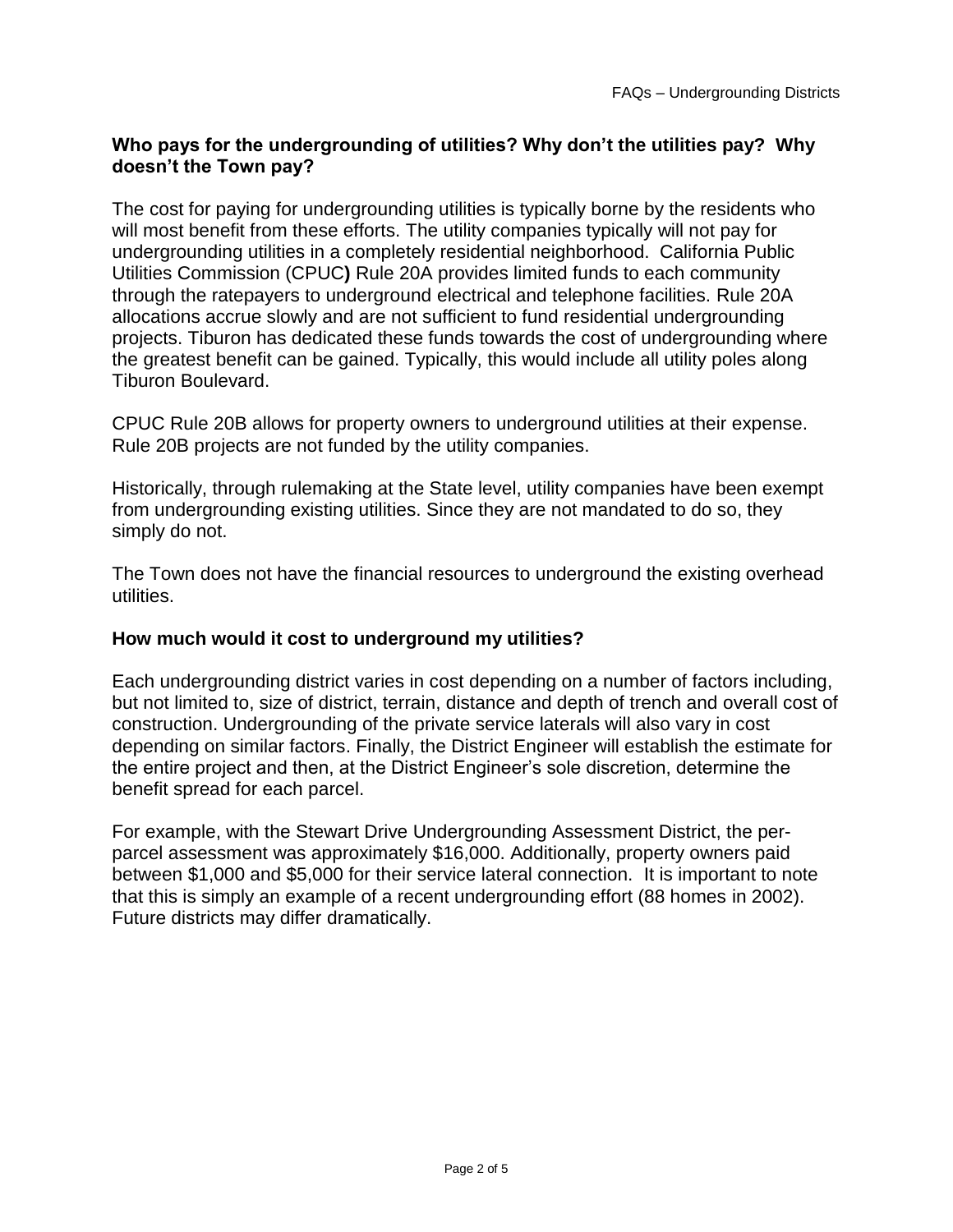# **How do I pay for the undergrounding? What is an assessment district?**

Once the boundaries of the proposed Undergrounding District are established and the District is formed by the Town Council, the District members can choose to pay for all costs directly, or more commonly, form an Assessment District as a means of paying for the District costs.

An Assessment District is formed by the Town Council typically to finance a capital project that benefits a select neighborhood. In this case, District members would choose to impose an assessment upon themselves. The Town would sell bonds for the value of the project costs and the bonds would be paid by the District members as part of the individual property tax bill. Typically, the project may be financed over 20 to 30 years at the prevailing public bonding interest rate.

#### **How do we get started if we want to form a district?**

Initiating an Undergrounding District takes a lot of dedication, education and fund raising by the District proponents. Proponents will need to identify the tentative boundaries of the District (with input from PG&E) and gather signatures from property owners on a petition expressing interest in exploring the District formation.

Once the boundaries are tentatively set, the proponents will need the Town to approve the proposed District in concept. Further, a District Engineer will need to be retained to develop a study to fine-tune the boundaries and to estimate the cost.

Funds will need to be collected by the District proponents in order to develop an engineering study. On average, approximately \$1,200 per parcel within the District needs to be collected in advance of the study. These funds will pay the District Engineer to coordinate with the various utilities and develop a cost estimate for completion of the undergrounding. The study will also determine the cost per parcel as it relates to the Engineer's benefit study.

### **I don't want to be in the proposed District. What can I do to get out of it?**

The District will be formed by a majority vote of the District membership with majority approval by the Town Council. Once established, there is nothing a member can do to get out of it.

#### **Will my street be re-paved and sidewalks repaired after the completion of the undergrounding?**

No, not necessarily. It is not a part of the traditional undergrounding effort. Typically, these are additional costs that the District can decide if they want to fund.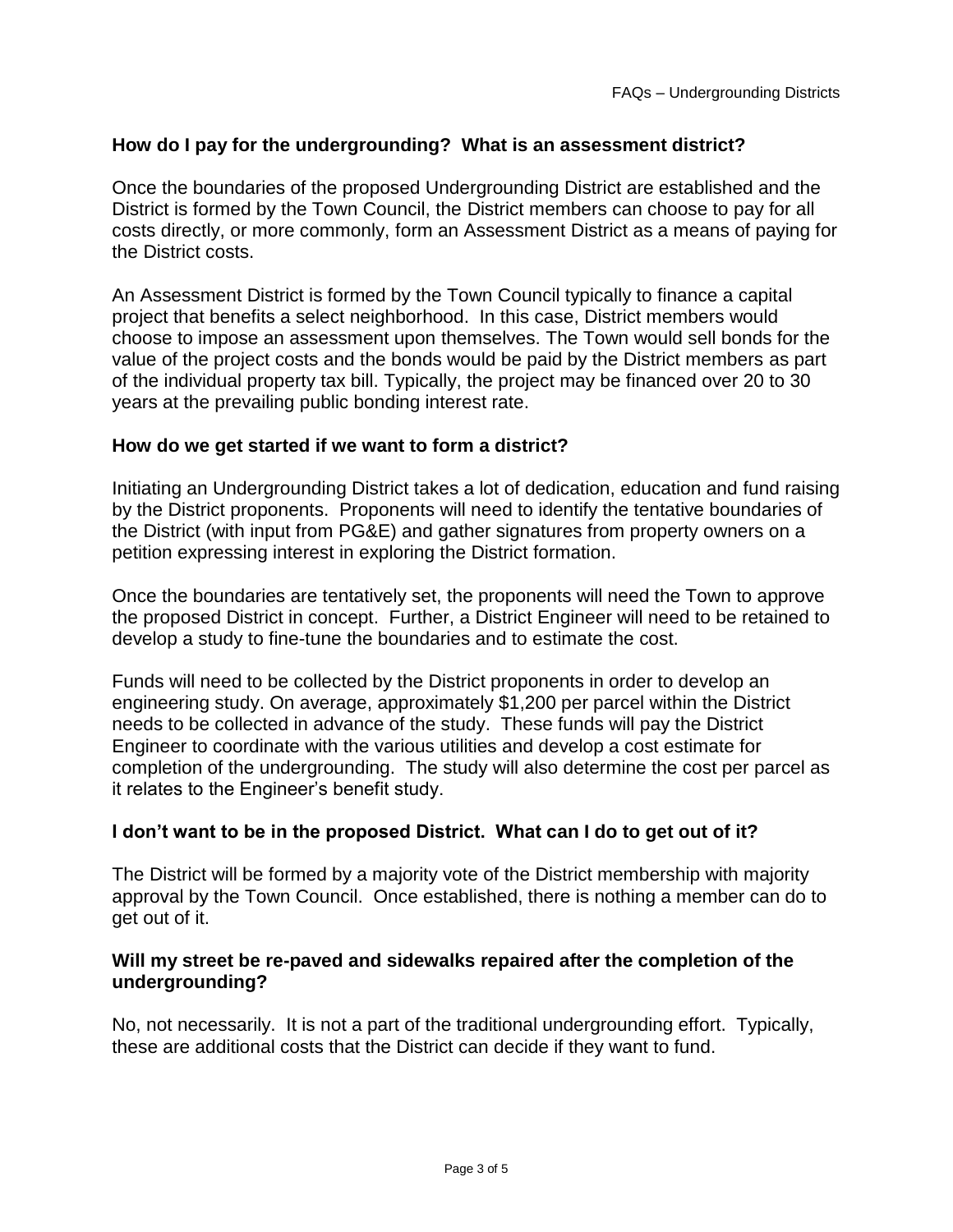### **Will the light poles/standards be removed after the undergrounding is completed?**

Typically, light poles will not be removed. However, this depends on the neighborhood and traffic and the desirability of having street lights. Sometimes, neighbors can be influential in determining whether light poles/standards are to remain.

#### **How long will this entire process take?**

Petitioning and Council action – 6 months Preliminary engineering – 12 – 18 months Final design, bidding and construction  $-8 - 10$  months

#### **When do I pay for the undergrounding? Can I pay all at once and, if so, are there any benefits to doing so?**

There are two options for paying your portion of the district costs.

- 1. You can pay the principal and interest on your annual property tax bill spread over a fixed number of years (typically no more than 25 years); or
- 2. You can pay upfront and not incur any of the bond interest.

It is important to remember that the debt is tied to the property itself and payable by the current property owner. Should you opt to sell your property in the future, the annual obligation would fall to the future property owner.

#### **Will I be responsible for anything else as a result of undergrounding utilities?**

You will need to underground the portion of the utility that runs from the "property line" to your home. This can be done through the contractor retained to complete the overall undergrounding effort or through your own efforts. Either way, it needs to be completed prior to the completion of the overall project.

In addition, should your circuit box/panel be inadequate, you may need to upgrade it to meet current standards. The Town's Building Division can better advise you on this.

### **Do I need to pull any permits from the Town for any work done as a result of undergrounding?**

Any work completed on your property as a result of the undergrounding will need Town permits. The Town will be able to advise you on this.